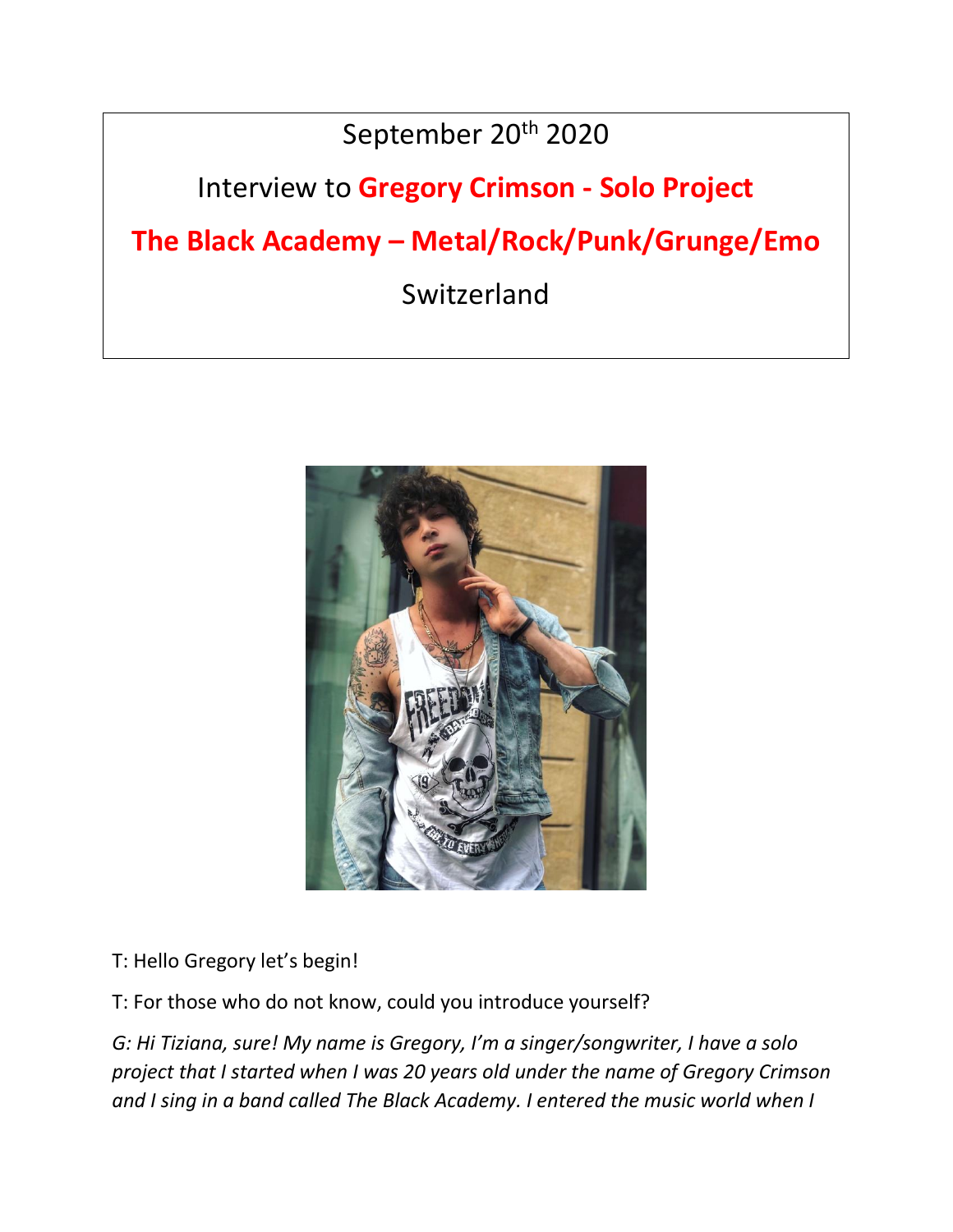*was 15 years old and for 14 years I've been focusing my whole career on writing, recording music.*

T: To this day, what is your discography, including the video, and who is your public?

*G: I have an album with my solo project called Beautiful/Insane (2017) and an album with my band (The Black Academy) called DeadSuperHeroes, which came out in 2016. I started with some covers on Youtube and I filmed all my videos on my own, except for the song "Wake Up" which was filmed by professionals. I have people who follow me and writes me from all around the world, I don't consider myself famous yet but I can say that I have my small circle of fans, amazing fans.*

T: HERE COMES THE END is nominated for the Hollywood Music and Media Awards for singer/songwriter category but also for the Golden Globe. The ceremony, caused by Covid-19, is postponed until January 2021. How do you feel about receiving an Award that will obviously change your career?

*G:I feel very excited! I really wish I can win the award, that would probably help me get closer to my goals and dreams which I follow since I was just a small kid. Let's get it!*

T: What do you expect for Gregory Crimson 2021/22?

*G: I'm really focused on my band, that is my biggest dream. Gregory Crimson is a project that does not have restrictions in any music genre and I operate on it when I have free time. When I'm inspired and I'm waiting on the band, I write music for Gregory Crimson's project and I really enjoy it! So I expect singles coming out until I can make a collection of all of them and put them all in one album, that's how I wrote Beautiful/Insane.*

T: Wishing you a great success, tell me about your band THE BLACK ACADEMY.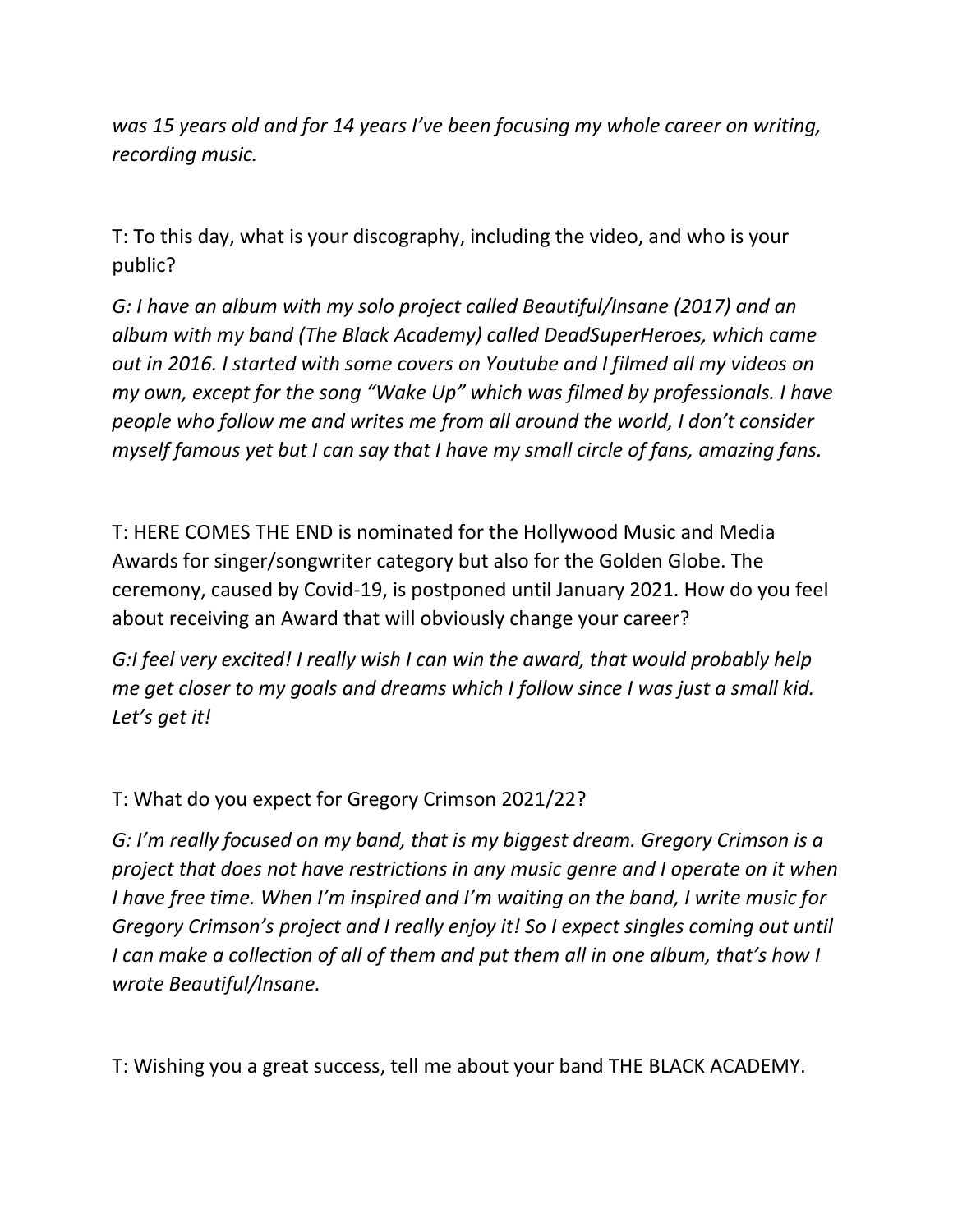*G: Thank you! The Black Academy is something I always wanted to create. I've worked on this project for years now and somehow it's still under construction. I'm a perfectionist and I know exactly where I want to go with this band so I take my time to make it perfect. We finished writing the second album after 4 years and I actually feel really satisfied of the result, things came out just the way I wanted it to come out, so I can say that I'm really proud of this new album which I can't wait to share with the world.*

T: The New CD is ready, I listened to it and it's great! You're playing a kind of mix between Metal/Rock, Punk/Grunge, Emo. Is this kind of music something natural for you, coming from your musical roots, or is that a calculated choice to stick as much as possible to the fantastic universe you want to create?

*G: Out of all the music I've heard, The Black Academy's music is my favorite. This might sound selfish but it's true! I can be myself on stage and be who I truly am when I play this music in front of people. That's why it took us four years to write this new album, because I want to make sure that people and fans can feel it. This album is meant to give people hope and a brighter future through its magical arrangements. Inspire people to be the best version of them selves and never stop chasing what makes us perfect, kind and joyful. I believe that if you want to make the world a better place you have to be the change that you want to see in the future and this album is meant to inspire people into doing this. Love is a powerful chemistry that has been given to us through a mystical energy since the beginning of time; the only problem is that we keep forgetting its powerful existence, or we simply ignore it! We have to embrace it if we all want to start living a great life. And I know this for a fact. That's a small spoiler of what this new album is about. There's so much more to say so I'll just let the lyrics do the rest of the job.*

T: Let's go back for a moment to the first THE BLACK ACADEMY Release "DeadSuperHeroes". 4 Songs from this album have been in the top four for 18 weeks on the International Indie Play Charts. Would you have thought of finding 4 songs at the top of the charts?

### *G: Not really, but I'm really happy about it, let's keep it going!*